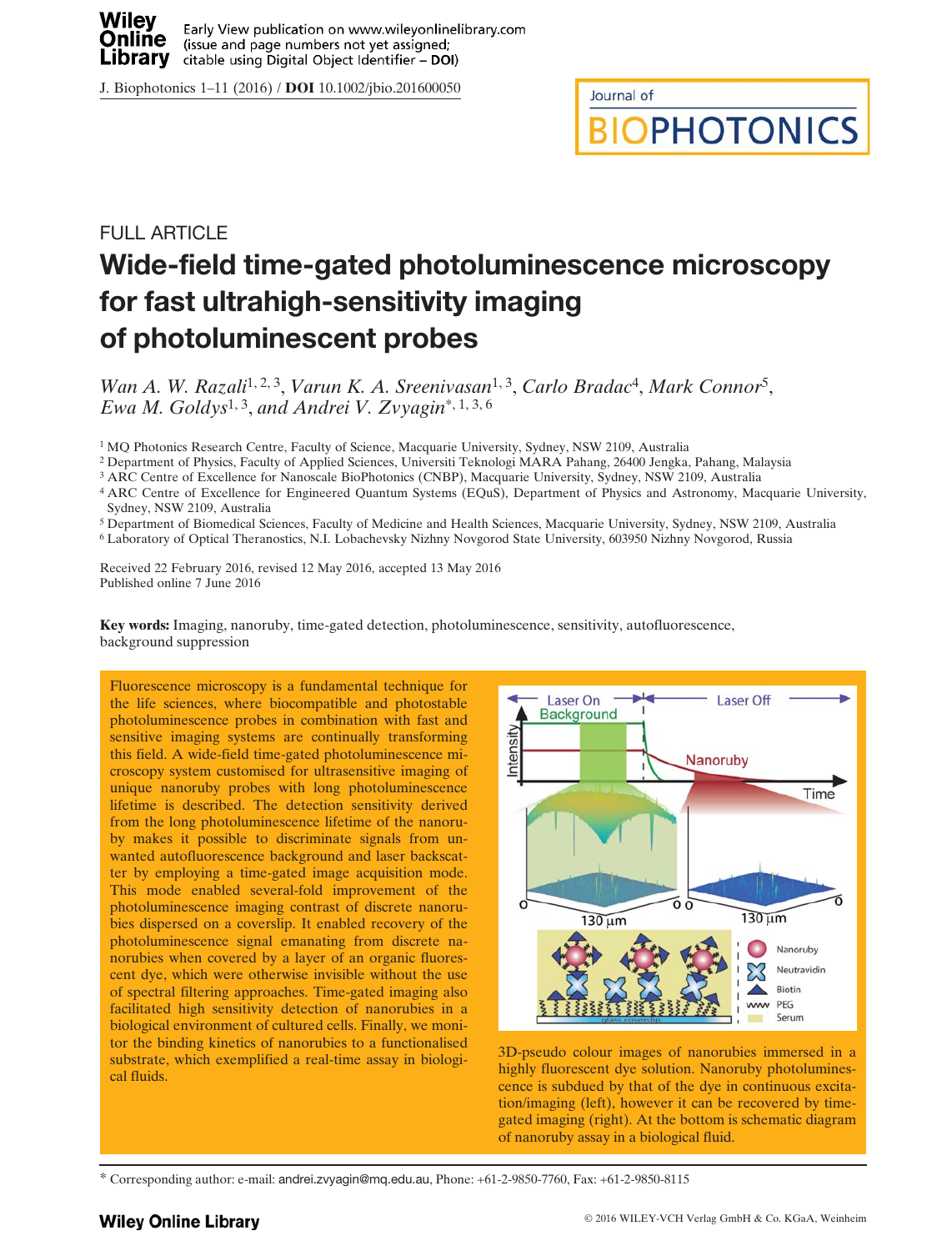Journal of

#### 1. Introduction

**OPHOTONICS** 

Labelling of biological molecules with fluorescence probes (more generally, photoluminescence probes) enables molecularly-specific, morphological and functional imaging. This has become an indispensable tool in modern biomedical research and practices [1–3]. Advances in optical imaging techniques and photoluminescence (PL) probes have enabled the development of fluorescence microscopy towards more rapid, sensitive and selective imaging.

Traditional PL probes based on organic dyes suffer from several drawbacks, such as photobleaching, broad emission spectrum, non-specific chemical reactivity and poor chemical stability [4–6], which limit the scope of their application towards ultrahigh-sensitivity and single-molecule imaging [7]. There is continuing interest in developing alternative PL probes. Fluorescent carbon dots [8], metal nanoclusters [9, 10] plasmonic nanoparticles, upconversion nanoparticles [11] and nanorubies [12] are some of the newly developed PL probes. They exhibit exceptional optical and physicochemical properties, such as virtually unlimited photostability, chemical stability and colloidal stability. Such PL probes have revolutionised fluorescence imaging by introducing modalities such as super-resolution microscopy using fluorescent nanodiamonds [13], in vivo optical imaging using upconversion nanoparticles [14], and time-gated microscopy using photoluminescent nanomaterials [12].

The time-gated detection makes use photoluminescent millisecond-scale emission, and is realised by turning on a photoreceiver, following a short time delay after the excitation source is ended. The ability to discriminate probes with long PL lifetime from obscuring, but more rapidly decaying optical background gives time-gated microscopy a competitive edge over other methods. It is particularly advantageous when the optical background is such that spectral and other filtering methods are insufficient, as is the case for biological autofluorescence. The timegated photoluminescence (TGP) detection concept is presented in Figure 1. The signal from a PL probe is acquired only after the intrinsic fluorescence of biological matter (autofluorescence) has decayed. The effectiveness of this technique generally improves when the PL lifetimes of the probe,  $\tau_{\text{PI}}$ , greatly exceeds that of the autofluorescence,  $\tau_{AF}$ . A gate time,  $\Delta t$  between the excitation pulse trailing edge and the onset of the emission signal acquisition is therefore set to satisfy the condition:  $\tau_{AF} \ll \Delta t \ll \tau_{PL}$ . Typical values of the emission lifetime range from tens of picoseconds [15] to several nanoseconds [16, 17] for  $\tau_{AF}$ ; and from hundreds of microseconds [18] to milliseconds [12] for  $\tau_{PL}$ . The TGP method (also termed "time-gated luminescence (TGL)" else-



Figure 1 Conceptual illustration of normalised temporal profiles of three main optical signals (excitation, autofluorescence, probe photoluminescence) relevant to the timegated photoluminescence imaging.

where) was applied extensively for high-sensitivity PL probe imaging [19] of cancer cells [20–22] and pathogens [23, 24]. In this paper, we used "photoluminescence" term because it is more accurately describes the phenomenon. The term "luminescence" is prone to misinterpretation with bioluminescence or chemiluminescence which is used in the field of biology [25].

In our earlier work [12], we used a home-built confocal fluorescence system to attain high sensitivity imaging of nanorubies. However, this system was inherently limited in the imaging acquisition rate. The long photoluminescence lifetime of nanoruby  $(\tau_{NR})$ , demanded dwelling over each pixel for times longer than  $\tau_{\text{NR}}$ . Therefore, it required approximately 30 min to acquire one image sized  $1024 \times 1024$  pixels. Other reported TGP techniques can either be classified as sensitive or rapid, but not both. For example, Connally et al. demonstrated the suppression of the autofluorescent background to emphasise europium-chelate labelled prokaryotic parasites using time-resolved wide-field photoluminescence microscopy [26]. Even though their acquisition rate was very fast (25 frames per second), their sensitivity fell short from that required for studying single molecular events. Other TGP schemes featuring modest imaging sensitivities includes work by Bouccara et al., where the acquisition time of 0.15 s per image was demonstrated [27]. The fastest TGP scheme featuring single-particle sensitivity was reported by Zhang et al., and demonstrated the acquisition time of 30 s per frame [23]. Another way of increasing sensitivity without compromising on acquisition speed is by employing probes of high brightness. For example, tracking of single neurotransmitter receptors has been carried out with quantum dots as the labelling agent [28]. However, these advantages present drawbacks of cytotoxicity and blinking as well as poor contrast in a biological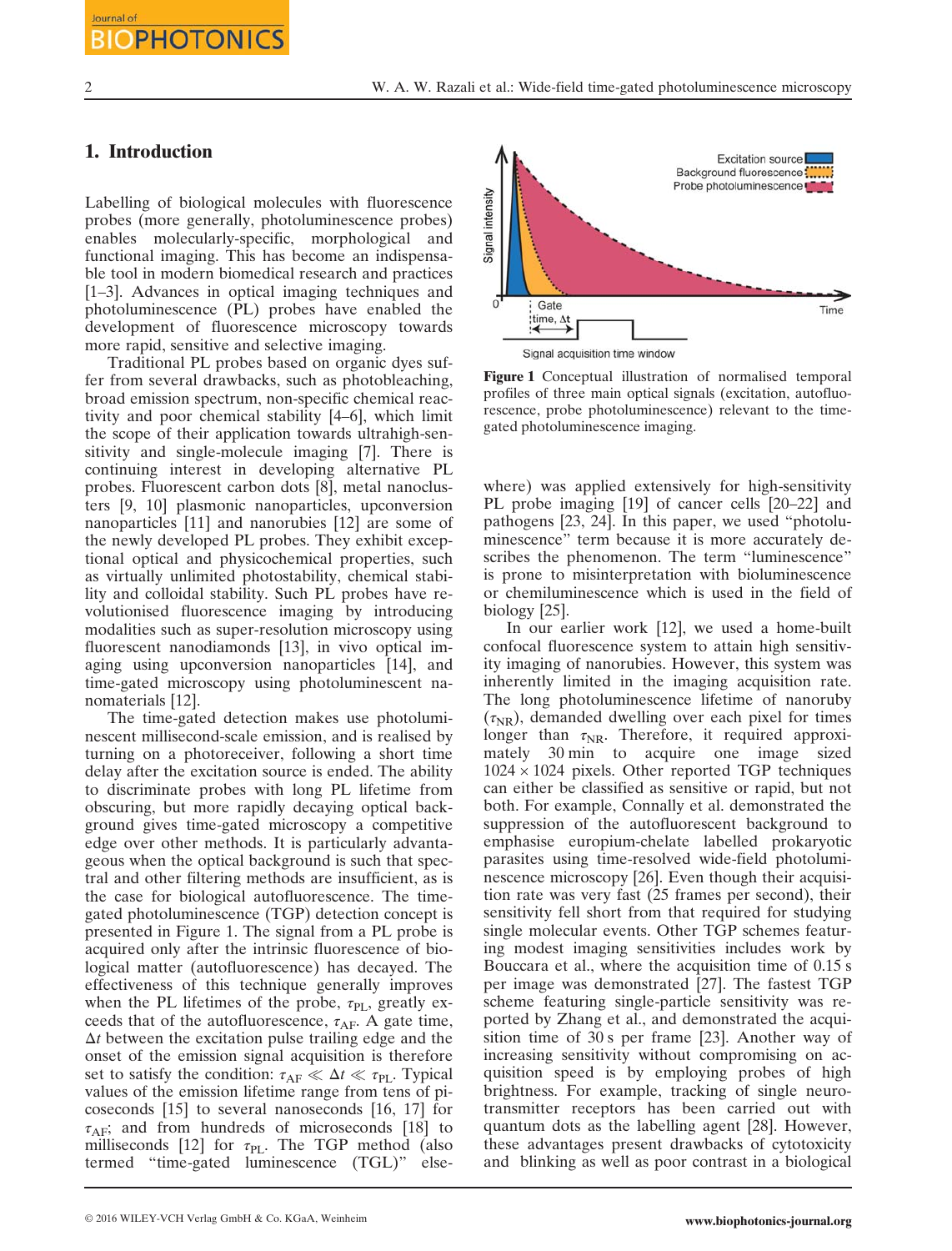environment with high levels of autofluorescence background.

Here, we report a time-gated photoluminescence system, which enables fast imaging  $(>0.3 \text{ Hz})$  of individual photoluminescent nanoparticles, suitable to visualise molecular trafficking in cells and biological fluids. We demonstrate the system performance by imaging nanoruby  $(\alpha - Al_2O_3)$  nanocrystals doped with  $Cr^{3+}$ ).  $Cr^{3+}$  ions give rise to the nanoruby photoluminescence, which is characterised by long emission lifetime (3.7 ms). Complete recovery of discrete nanorubies from the background fluorescence of a substrate, a highly fluorescent dye and an autofluorescent biological environment is demonstrated, without any compromise on the imaging rate/sensitivity. Finally, we exemplify a single molecule kinetic binding assay by a avidin-biotin system, where the kinetics of nanoruby binding is monitored in a biological fluid.

# 2. Experimental

#### 2.1 Nanoruby production

Synthetic ruby crystals with dimension approximately  $7 \text{ cm} \times 2 \text{ cm} \times 1 \text{ cm}$  (Henan Union Abrasive Corp, China) were crushed using a hydraulic press (Enerpac, US) and sieved through a 63 μm metal sieve. Dynamic light scattering (DLS, Mastersizer 2000, Malvern Instruments) measurements showed that the size of the produced microrubies varied from  $1 - 100 \mu m$ . This microruby powder was ballmilled to produce nanorubies by using an established protocol for producing nanoalumina [29].

# 2.2 Characterisation of nanoruby size and photoluminescence

15 mg of nanoruby powder was suspended in 1 mL Milli Q water and sonicated for 30 min followed by centrifugation for 5 min at  $5000 \times g$ . The supernatant devoid of large particles was collected and diluted 10 times in 1% (w/w) polyvinyl alcohol (PVA) for spin-coating.  $20 \mu L$  of nanoruby in PVA was dropped on a copper grid adhered to a glass coverslip (borosilicate glass, BK7, Menzel Glaser) and spun for 100 s at 1500 rpm using a spin-coater (EC101D, Headway Research Inc.). The sample was imaged using a transmission electron microscope (TEM, Philips CM10) operating at an accelerating voltage of 100 keV.

Dilute nanoruby sample devoid of large particles was prepared in Milli Q water for colloidal size and fluorescence characterisation. The mean hydrodynamic diameter and colloidal dispersion were determined using DLS (Zetasizer NS, Malvern Instruments). The excitation and emission spectra of sample placed in a quartz cuvette (Starna Pty. Ltd., 10 mm path length) were measured using a spectrofluorometer (Fluorolog Tau3, JY Horiba).

# 2.3 The time-gated photoluminescence (TGP) microscopy system

The system was developed based on an inverted microscope (Olympus IX71) platform, as shown schematically in Figure 2a. Either an external 405 nm laser (TG\_405\_1.1, Quantitative Ltd.) or 532 nm laser (FB-532-1000-FS-FS-1-1-ST, RGB Lase) source was coupled to an illumination port of the microscope using Köhler-type optical configuration to produce near-uniform illumination at the sample plane, as described elsewhere [30]. An oil-immersion objective lens (100×, NA 1.3, Olympus) was used for acquiring high-resolution images in bright-field, epi-luminescence and time-gated modes. The microscope was equipped with three interchangeable filter-sets (Semrock), specified in Table 1. The filter sets contained a laser-line filter, dichroic beam-splitter and long-pass (and band-pass) filters. Spectral character-



Figure 2 (a) A schematic diagram of the optical microscopy system configured for high-sensitivity imaging of nanoruby samples. A 405 nm/532 nm laser beam was coupled to the microscope to provide uniform illumination at the sample plane. The photoluminescence emission from the sample was collected through optical filters by using an EMCCD. The laser output and camera exposure were synchronised for TGP imaging. (b) Timing profiles of the input trigger signal, laser output and camera exposure during TGP imaging. (c) Magnified temporal sequence of the laser pulse and camera exposure ( $\Delta t$  stands for the gate time), for the region marked in (b) by a dashed rectangle.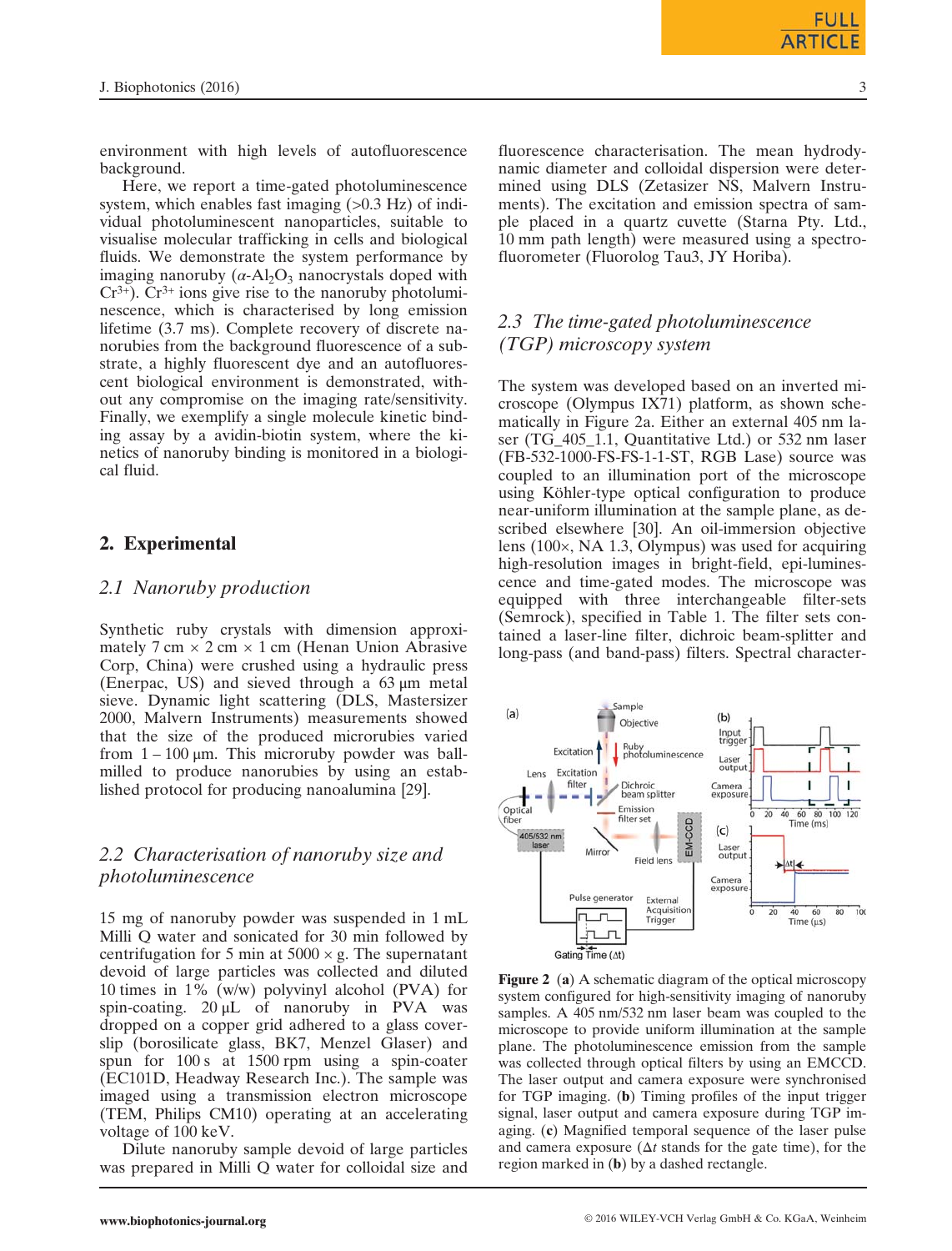Filter set # Excitation filter Dichroic mirror Emission filter 1 650 nm SP\*; FF01-650/ SP-25 660 nm LP\*\*; FF01-660/ 13-25 (a) 664 nm LP BLP01-664R-25 (b) 689 nm BP\*\*\*; FF01-689/23-25 2 650 nm SP FF01-650/ SP-25 660 nm LP FF01-660/ 13-25 (a) 664 nm LP BLP01-664R-25 3 – 511 nm LP FF511-Di01-  $25 \times 36$ 450 nm LP

Table 1 Optical filters used in this study.

 $*$  SP = Short pass filter,  $**$  LP = Long pass filter,

\*\*\* BP = Band pass filter.

istics of filter set #1 are presented in Figure S1 (Supporting Information, SI). An electron-multiplied CCD camera (EMCCD, iXon 885 DU, Andor Technology Ltd.) was attached to a detection port of the microscope. TGP imaging was realised by synchronous operation of the electrically-modulated lasers and the EMCCD, as shown in Figure 2.

In the case of 405 nm laser, its inbuilt circuitry was used to modulate its output and for synchronization. The pulse width was set at 11 ms, three times longer than the PL lifetime of nanoruby  $(\tau_{\rm NR} = 3.7 \text{ ms})$ , to allow steady-state excitation condition of Cr3+. A short laser trailing edge time constant is crucial for TGP imaging. We ensured that this was much less than the gate time ( $\Delta t \sim 10 \,\mu s$ ) to satisfy the condition  $\tau_{AF} \ll \Delta t \ll \tau_{PL}$ . A TTL output from the laser modulation circuit was used to trigger (input trigger in Figure 2b) a digital delay/dual pulse generator (DG535, Stanford Research System Inc, US). The DG535 generated a subsequent TTL pulse after a period of  $\Delta t \approx 10$  μs following the trailing edge of the laser pulse, which was used to trigger the EMCCD image acquisition (Figure 2c). The laser pulses were separated by  $\approx$  70 ms to accommodate for the time required for image acquisition and pixel readout.

When 532 nm laser was used, a field programmabale gate array (FPGA, NI PCIe-7841R Virtex-5, National Instruments) was used to synchronise the laser pulse and image acquisition. The FPGA was programmed to generate two TTL pulse trains, one to modulate the laser and another to trigger the EMCCD with flexible pulse durations, pulse separation and gating times  $(\Delta t)$ .

The DG535 (via GPIB interface) and FPGA (via PCIe interface) were controlled via virtual instruments created using LabVIEW. The EMCCD camera was controlled by the Andor SOLIS software, version 4.22.

## 2.4 Characterisation of photoluminescence lifetime

65 μg of nanoruby was drop cast on a coverslip towards photoluminescence lifetime analysis with TGP using the 532 nm laser source (19 mW continuous optical power at sample plane, 10 ms pulse duration) and filter set #2. The gate time,  $\Delta t$ , was varied from 0.5 ms to 10 ms in 0.5 ms increments to cover the time scale of nanoruby photoluminescence. The exposure time was decremented by 0.5 ms between measurements to maintain the sum of exposure and gate times a constant, at 10 ms. An average pixel value was obtained for every measurement. The PL emission within every 0.5 ms time-window was defined as the difference between the pixel values of the subsequent measurements.  $\tau_{NR}$  was estimated by fitting the time-dependent intensity to a single exponential function,  $I(t) = I_0 \exp(-\Delta t/\tau_{NR})$  using Origin (OriginLab Corporation). Here,  $I_0$  is the signal intensity at  $\Delta t = 0$ , which was used as a fitting parameter. Image analysis was performed using ImageJ (NIMH).

#### 2.5 Correlative imaging

In order to correlate topography maps and photoluminescence images of discrete nanorubies, nanoruby aqueous colloid was drop-cast on a custom-made gridded coverslip and dried. Each 50  $\mu$ m  $\times$  50  $\mu$ m grid was tagged for easy identification, as described elsewhere [31]. The topography maps and TGP images were acquired by using an atomic force microscopy system (AFM, NT-MDT) and our homebuilt TGP system respectively. The peak height of the nanoparticles were directly obtained from the AFM data. The TGP image presented here was acquired with filter set #1 and 405 nm laser excitation with 11 ms pulses and imaged with 10 μs gating time, 100 accumulations and an EM gain of 100.

#### 2.6 Charaterisation of TGP imaging sensitivity and contrast of discrete nanorubies

20 μL of nanoruby sample prepared in PVA (Section 2.2) was dropped on a square glass coverslip and spun for 100 s at 1500 rpm using a spin-coater. This coverslip was mounted on a glass slide and sealed with nail polish for PL (continuous excitation/ detection and TGP) imaging. 405 nm laser was used at a power of 28 mW continuous power at the objective, with 11 ms pulse duration and 14% duty cycle. The electron-multiplication gain on the camera was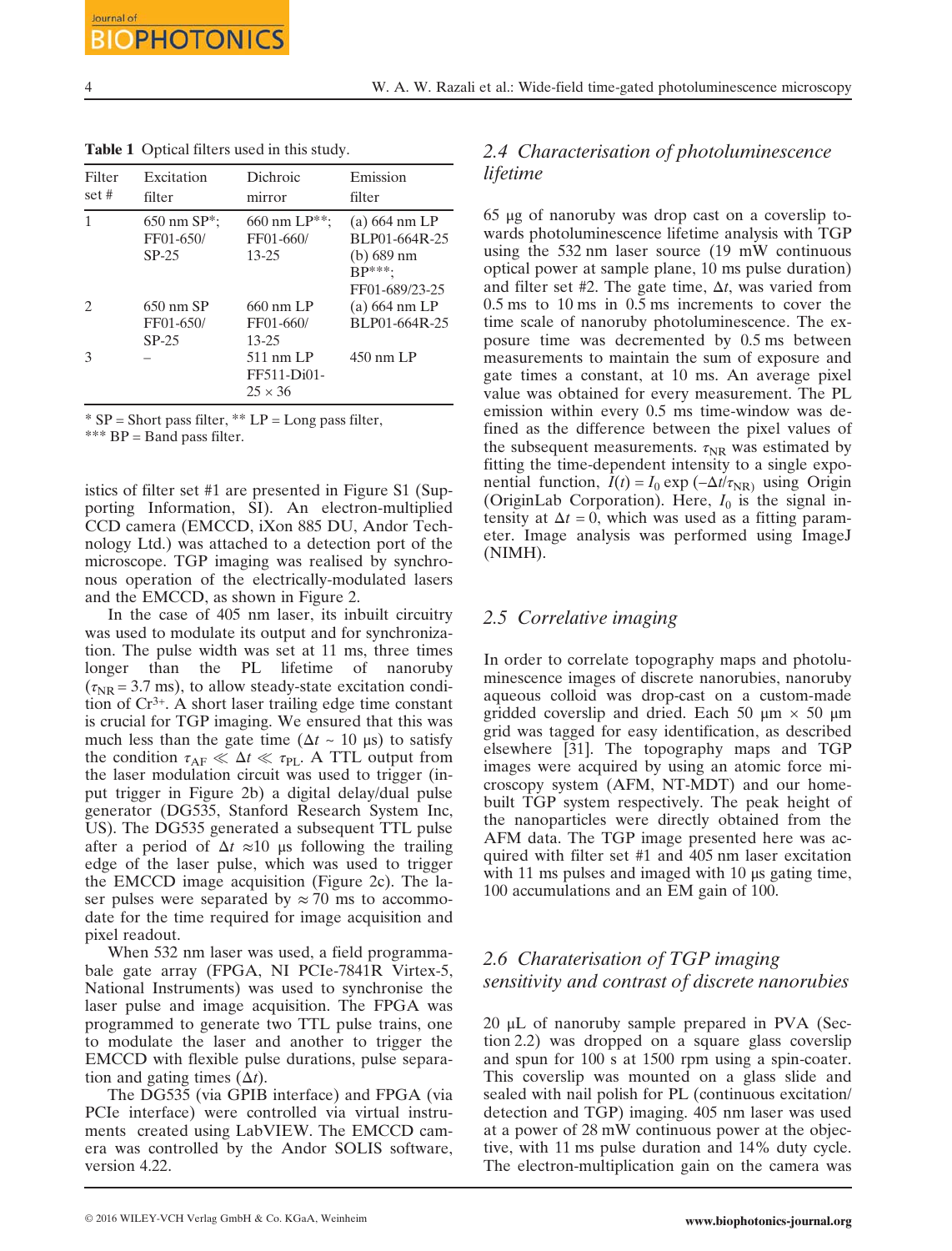set to 100, and 40 frames, acquired at  $\Delta t$  varied from  $0.3 \mu s$  to 1000 μs, were accumulated to obtain one image. The total time taken to generate an image was 3.2 s  $[40 \times (11 \text{ ms} \text{ laser} \text{ pulse} + 10 \text{ ms} \text{ camera}$ acquisition + 60 ms camera readout)]. The autophotoluminescence background from empty glassand quartz- slides and coverslips were also measured and analysed for evaluating background.

The imaging sensitivity of the microscope to detect individual nanorubies was determined by measuring the signal and background amplitudes expressed in terms of number of photons per second per pixel. In our experiments, the sensitivity was calculated using Weber contrast  $(C)$ , which is defined as [32, 33]:

$$
C = \frac{L_{\text{max}} - L_{\text{min}}}{L_{\text{min}}} \tag{1}
$$

where  $L_{\text{max}}$  and  $L_{\text{min}}$  are PL maximum and minimum, respectively. In our case the  $L_{\text{max}}$  was equal to the sum of the signal and background, while  $L_{\text{min}}$ was the background. Therefore Eq. (1) was re-written for convenience in our case as:

$$
C_{\rm NR} = \frac{(S+B)-B}{B} \tag{2}
$$

where, S is signal and B is background. S and B were calculated by averaging the brightest 10% and dimmest 10% of all pixels associated with each detected nanoruby spot, after correcting for camera offset using images acquired in the dark. In the case of complete suppression of the background, Eq. (2) reduces to  $C_{\text{NR}} = S/N$ , where N represents the EMCCD noise. Automated particle identification, intensity level measurements and contrast evaluation were carried out using image processing toolbox version 8.2 in Matlab R2013a or higher versions.

#### 2.7 Nanoruby submerged in fluorescent dye

Nanoruby, devoid of large particles, were prepared as described earlier and mounted face-down on an  $\approx$ 1 mm deep well on a glass slide made using nail polish. This well was pre-filled with 50  $\mu$ L of a proprietary yellow fluorescent organic dye (L34959, Invitrogen), diluted 100 times using Milli Q water. Images of nanorubies excited by 405 nm laser were acquired in epi-luminescence and TGP modes with filter set #1. The laser power at the objective was set to 28 mW (continuous), with a pulse duration of 11 ms (14% duty cycle). The electron-multiplication gain on the camera was set to 50, accumulation to 40, and recursive average set to 5, and acquired at  $\Delta t = 10 \,\mu s$ .

#### 2.8 Cell labelling and time-gated imaging

Mouse pituitary tumour cells (AtT-20) were cultured in DMEM (containing phenol red) supplemented with 10% FBS, 100 μg ⋅ mL<sup>-1</sup> penicillin and 100 μg ⋅ mL<sup>-1</sup> streptomycin. Cells were plated on coverslip-bottom 35 mm petri dishes (Cell E&G LLC), and grown for 1 day. On the day of the experiment, cells were serum starved in Lebovitz-15 (L-15) media (containing phenol red). Nanoruby colloid, devoid of large particles, was added to the cells at a final concentration of  $25 \mu$ g ⋅ mL<sup>-1</sup> in L-15, followed by incubation for 2 h. The cells were washed  $3\times$  with L-15 in preparation for TGP microscopy. Control cell samples not incubated with nanorubies were also prepared.

Images of the cells were acquired in brightfield to visualize the morphology and in PL mode to visualise bound nanorubies. 532 nm laser was used at a power of 132 mW (continuous wave) with a pulse width of 4 ms for epi-luminescence or 10 ms for TGP images. For TGP,  $\Delta t$  was fixed at 10 μs and a filter set #1 was used. The camera exposure time was set to 4 ms for epi-luminescence or 10 ms for TGP modes, with EM gain fixed at 100. Up to 25 images were collected for each cell at varying  $z$ planes. These images were projected to form a single image by maximum pixel value in order to capture the best focal plane for individual nanorubies.

#### 2.9 Nanoruby bioassay

Glass coverslips on glass-bottom-petri dishes (Cell E&G LLC) were biotinylated using a mixture of silane-PEG (20 mM, MW = 2 kDa, Laysan Bio Inc.) and silane-PEG-biotin (2 mM, MW = 3.4 kDa, Laysan Bio Inc.) prepared in Milli Q water. The converslips were incubated for 2 hours at 40 °C to facilitate reliable biotinylation. Avidin (NeutrAvidin, Thermo Fisher Scientific) was added on the biotinylated coverslip. 1% (w/v) solution of BSA in PBS was used to block non-specific binding of nanorubies to the substrate/avidin. Biotinylated nanorubies were prepared at a concentration of 0.2 μg/mL in fetal bovine serum (Gibco, Thermo Fisher Scientific) and added to initiate binding. Live imaging was carried out by obtaining an image in every 10 s. The excitation laser power was optimised to minimise photodamage of streptavidin while limiting the compromise on the acquisition frame rate. For control experiments, the binding sites were blocked by adding 1 mM biotin (Sigma Aldrich) to the avidin-immobilised coverslip prior to adding biotinylated nanorubies.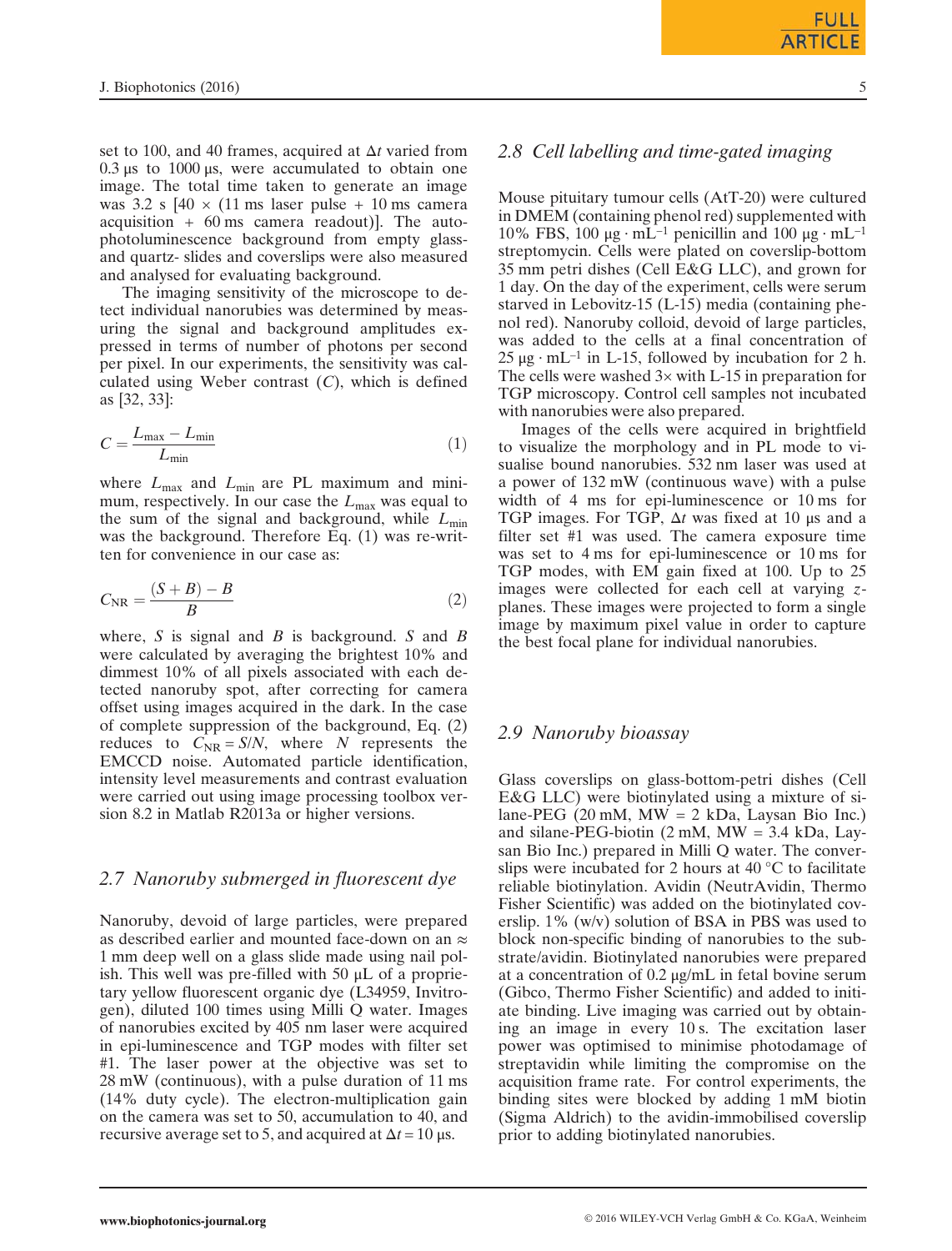#### 3. Results and discussion

#### 3.1 Nanoruby characterisation

The morphology of nanoruby sample was characterised by TEM. Analysis of TEM images showed a mean particle diameter of  $70 \pm 40$  nm (Figure 3a). This value was obtained based on individual particle area measured by the image analysis, followed by spherical approximation. The mean hydrodynamic diameter of nanorubies in an aqueous colloid was measured by DLS as  $80 + 20$  nm, as shown in Figure 3b. These values were obtained based on non-linear curve fitting of the size histograms to the inbuilt 'Extreme' peak function of Microcal Origin. The slight overestimation of hydrodynamic size measured by DLS with respect to physical size measured by TEM has been observed previously in other types of nanoparticles [34]. Aggregation of nanoparticles can also contribute to the increased hydrodynamic size, but we mitigated this effect by sonicating the samples before every measurement.

The PL excitation and emission spectra of the colloidal nanoruby are shown in Figure 3c. Two broad excitation peaks centred at 402 nm and 557 nm were observed and found identical to the peaks observed in bulk ruby [35]. A very narrow emission doublet, featuring two peaks at 690.6 nm and 692.1 nm, referred to as the  $R_1$  and  $R_2$  lines, ori-



Figure 3 Histograms of nanoruby diameters measured by (a) TEM and (b) DLS. Inset in (a) presents images of 16 representative nanoruby particles. Scale bar, 200 nm. (c) Emission and excitation (inset) spectra of the as-produced nanoruby sample. (d) A semi-log plot of the photoluminescence intensity of nanoruby as a function of the time after the laser pulse. The solid line shows a single-exponential fit with  $\tau_{\text{NR}} = 3.7$  ms.

ginate from the transitions  $\bar{E} \rightarrow {}^4A_2$  and  ${}^2\bar{A} \rightarrow {}^4A_2$  of the  $Cr^{3+}$  colour-centres in ruby [36].

Using the time-gated photoluminescence microscopy (TGP), the PL lifetime of nanoruby,  $\tau_{\text{NR}}$ , was estimated to be  $3.7 \pm 0.4$  ms, as shown in Figure 3d. This value is comparable to the PL lifetime of bulk ruby reported elsewhere [37]. As mentioned earlier, such long lifetime makes nanorubies suitable for the time-gated imaging. Unlike the other promising PL nanomaterials, such as fluorescent nanodiamonds [38] and upconversion nanoparticles [39], nanoruby photoluminescence has been verified to be unaffected by environmental conditions, with no observed quenching effects [40].

# 3.2 Single particle sensitivity by correlative imaging

A sample of discrete nanorubies sparsely dispersed on a gridded glass coverslip was imaged with our TGP microscope. As shown in Figure 4 (bottom panel), TGP imaging revealed a number of discrete spots. The full wave half maximum (FWHM) of these spots, dictated by the point-spread function (PSF) of the microscope optics, was measured as 400  $\pm$  20 nm (Figure 4 inset). In the diffraction-limited case, the FWHM of the Airy disk intensity profile would measure approximately 320 nm, whereas our system exhibited a larger PSF. We interpret this width broadening to the objective lens aberrations (probably, uncorrected for the cover slip thickness). It is possible that the non-zero size of the nanorubies



Figure 4 AFM (top) and TGP (bottom) images of discrete nanorubies deposited on a glass coverslip. The correlation between the AFM and TGP images is apparent, where circles indicate the corresponding particles matched between two images. (Inset) Intensity profile of one spot corresponding to a single 30 nm nanoruby (black), overlapped with a gaussian fit (red). The fit yielded an FWHM of 400  $\pm$ 20 nm.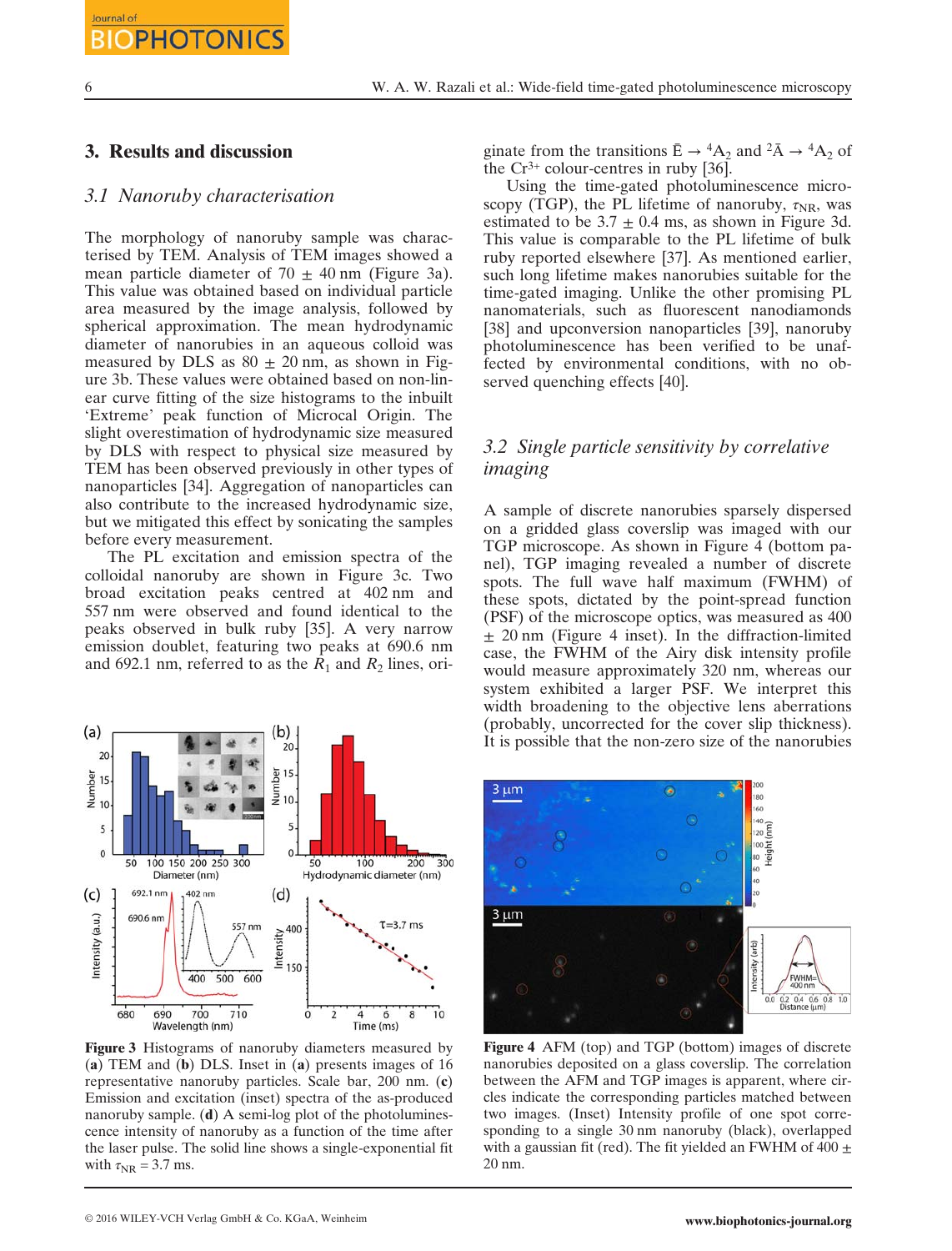might also explain the increased "apparent" point spread function of our imaging system. The assymetric profile of the recorded lateral PSF pointed to coma aberrations, which was more profound for offcentre objects. In order to confirm that these spots corresponded to discrete nanorubies, we analysed the same sample area by AFM to measure their heights at the nanometer scale (Figure 4, top panel). The TGP and AFM images of the discrete spots closely matched one another, both with respect to the positions and signal intensities of the circled particles. Nanorubies with height as small as 30 nm measured by AFM were clearly observable in the TGP image, confirming that the EMCCD-detected optical signal levels corresponded to individual nanorubies. For example, a signal level of 280 photons per second per pixel corresponded to a single nanoruby particle of diameter 30 nm (circled), as measured by the AFM.



Figure 5 Optical images of nanorubies spin-coated on a glass coverslip acquired in (a) epi-luminescence and (b) TGP modes ( $\Delta t = 1000 \,\mu s$ ) respectively using the filter set #1. Nanorubies appear as dark spots since the image is presented in an inverted brightness scale. (c) and (d) are the corresponding 3D-pseudo-colour plots after normalisation. The contrast enhancement in the TGP mode is especially evident in the 3D surface plots. (e) Histogram of the contrast values of discrete nanorubies imaged in epi-luminescence and TGP ( $\Delta t = 1$  ms) modes. Details of image processing and calculation of contrast are described in Experimental section.

# 3.3 Photoluminescence contrast of nanorubies and the background of glass substrate

Representative PL images of nanorubies spin-coated on a glass coverslip (Section 2.2), captured in epi-luminescence (continuous excitation/detection) and TGP modes ( $\Delta t = 1000$  μs) are presented in Figures 5a, b. The contrast of discrete nanorubies  $(C_{NR})$ in the epi-luminescence imaging mode was inferior  $(\approx 25\%)$  to that of the TGP mode (Figure 5e). Analysis of images acquired at smaller  $\Delta t$  values established that the photoluminescence of the BK7 glass substrate was a substantial contributor to the background observe in non-time gated images  $(B_s,$  where the subscript 's' denotes substrate). Since imaging of biological specimens frequently occurs on a glass



**Figure 6** (a) A plot of the average contrast  $(C_{NR})$  of discrete nanorubies placed on a BK7 glass coverslip, acquired in epi-luminescence (dashed lines) and TGP (data points fitted with solid lines) imaging modes, versus the gate time (not relevant for epi-luminescence imaging). Data sets represented by black squares, red circles and purple triangles were acquired using filter sets #1, #2 and #3 respectively. Lines are linear fits. (b) Temporal decay of optical signals from BK7 glass (open black squares) and quartz (open red circles) coverslips, expressed in terms of the pixel values. Solid lines represent single exponential fits.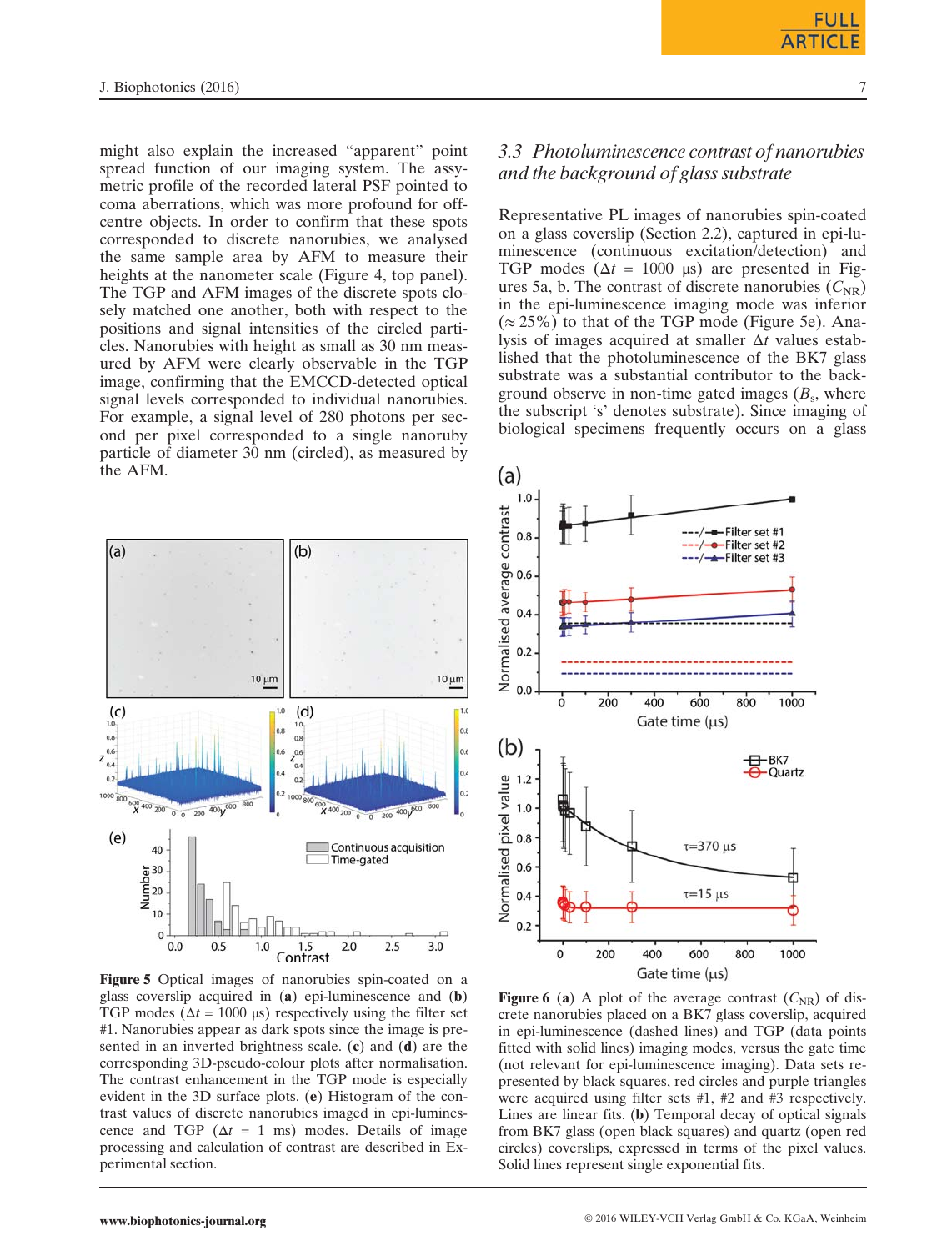slide or glass coverslip, it was worthwhile to investigate the glass substrate auto-photoluminescence and consider means of its suppression.

We compared spectral and time-gated methods to minimise  $B_s$ . Firstly, we attempted spectral discrimination. To this aim, three filter sets (Table 1), selected for suppression of a particular spectral range of  $B_s$ , were tested (Figure 6a). Secondly, we tested the time-gated discrimination. Here, the gate time,  $\Delta t$  was varied to analyse the effect of  $\Delta t$  on the contrast (Figure 6a). Lastly, we tested a non-auto-photoluminescent coverslip and slide made of fused quartz to reduce  $B_s$  (Figure 6b).

Figure 6a shows the  $C_{NR}$  of discrete nanorubies placed on a BK7 glass coverslip, as acquired in the epi-luminescence and TGP imaging modes plotted as a function of  $\Delta t$ . The filter set #1 demonstrated the best performance in terms of  $C_{\text{NR}}$  in both acquisition modes, while the set #3 displayed the worst performance. The filter set #1 transmitted the excitation and emission light with minimum losses; and it suppressed the auto-photoluminescence from the glass slide most efficiently, as shown in the transmission plot of the filter set #1 (Figure S1). The contrast enhancement in the TGP mode compared to the epi-luminescent mode was obvious for all three tested filter sets. The contrast increases with  $\Delta t$ , with values of 2.8, 3.5 and 4.4 fold for the filter sets #1, #2 and #3 respectively at  $\Delta t = 1000 \,\mu s$  (Figure 6a). Even though the filter set #3 showed the highest enhancement upon the time gating, the absolute contrast was the highest when using the filter set #1.

The PL lifetimes of the empty BK7 glass and quartz substrates, spectrally filtered by the filter set #1, are shown in Figure 6b. The lifetime of the BK7 glass was measured to be  $(3.7 \pm 0.6) \times 10^2$  µs. The time trajectory of the optical signal originating from quartz coverslips exhibited a fast decay with a time constant of  $15 \pm 11$  μs, which likely originates from the trailing edge of the laser excitation.

From these analyses, two observations are noteworthy. Firstly, the excitation laser light bleeding through the spectral filter sets represented a nonzero component of the  $B_s$ , as inferred by comparing the  $C_{\text{NR}}$  in the TGP and epi-luminescence modes (Figure 6). The suppression of this background component by routine spectral filtering can be difficult even in a carefully optimised setting, and practically impossible in macro-scale optical imaging of highlyscattering biological tissue [41]. The time-gated imaging mode provides an effective and inexpensive approach to completely eliminate this component. Secondly, the intrinsic photoluminescence of the BK7 glass, presumably originating from impurities, also contributed to  $B_s$ . Since these impurities were characterised by a relatively long  $\tau_{\text{PL}}$  (Figure 6b), supressing this background was difficult by TGP imaging. At the same time, this contribution to the background was relatively low compared to that of biological autofluoresence (as seen below). Therefore, it is typically tolerable during optical imaging of biological samples, even when ultrahigh-sensitivity is desired. If this minimal background is untolerable, BK7 coverslips are to be replaced with quartz coverslips.

# 3.4 Time-gated imaging of single-nanorubies submerged in a fluorescent dye solution

In order to demonstrate the performance of the designed time-gated system, discrete nanorubies sparsely dispersed on a glass coverslip were submerged in a solution of a yellow-fluorescent organic dye. The results of the epi-luminescence and TGP imaging of this sample are shown in Figure 7. Despite the use of the filter set #1 (including a narrow, 23-nm wide, band-pass filter centred at 689 nm) optimised for the high-sensitivity detection of the nanoruby PL, the emission from the yellow dye subdued the nanoruby signal. However, in the TGP mode, the fluorescence signal from the yellow fluorescent dye was completely suppressed, which allowed for recovering the signal from discrete nanorubies. The background value of the signal from nanorubies in the dye solution is closely approached that of the EMCCD dark counts  $(B_s = 5447 \pm 265$ count and Dark =  $2972 \pm 332$  count)

## 3.5 Time-gated imaging of nanorubies in cells

The feasibility of using the TGP system to image nanorubies on a biological background of living cells was tested using cells (AtT-20, Section 2.8) incubated with nanorubies. Representative images of nanoruby-containing living cells, acquired in the bright



Figure 7 Images of nanorubies spin-coated on a glass coverslip and submerged in a solution of the yellow-fluorescent organic dye obtained by (a) epi-luminescence and (b) TGP imaging modes. Nanorubies are invisible in (a) whereas discrete nanorubies were clearly observed in (b).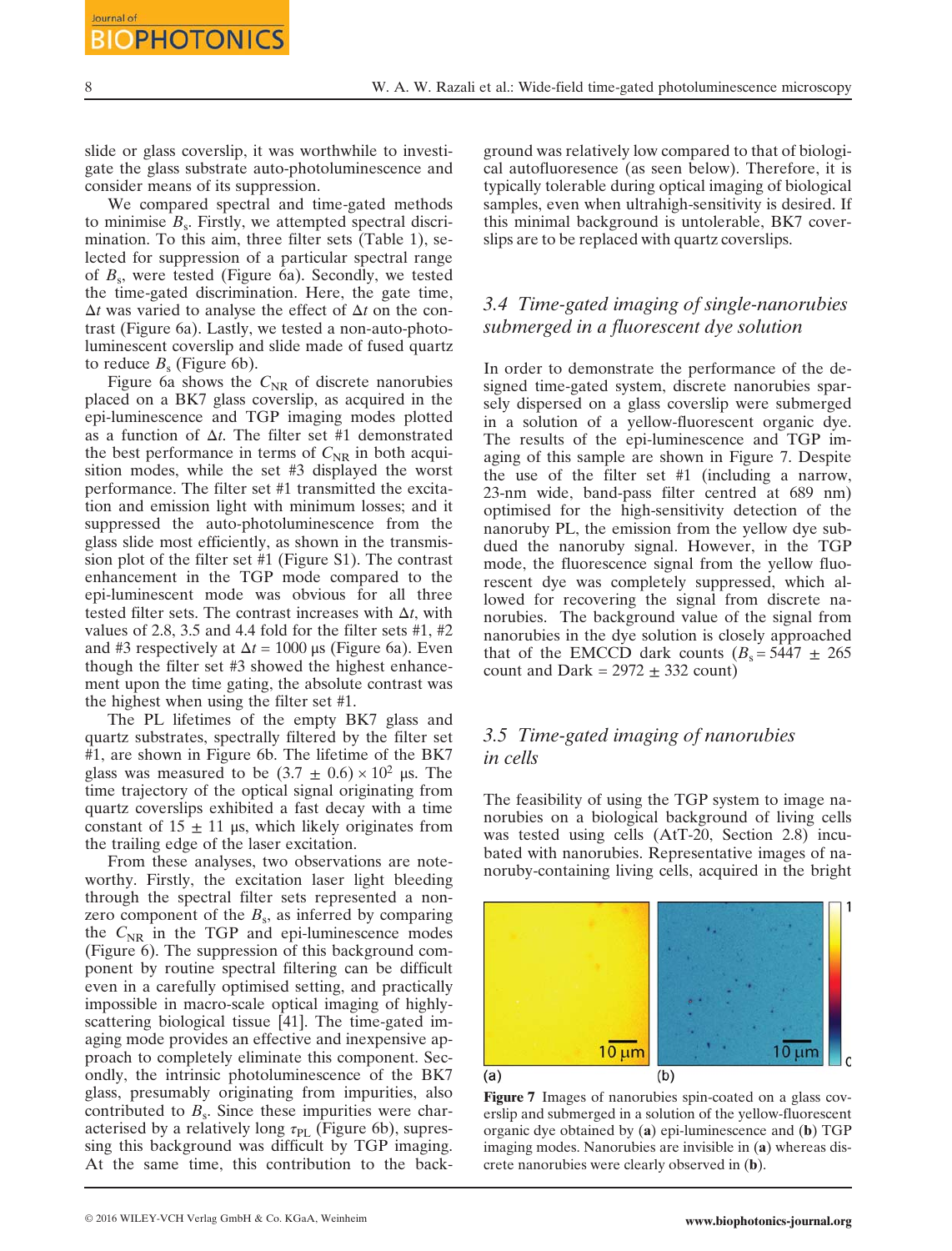field, epi-luminescence and TGP imaging modes are shown in Figure 8. In the TGP mode, the fluorescence originating from media and endogenous cell fluorophores (Figure 8b) is suppressed, resulting in background-free imaging of discrete nanorubies bound to the cell (Figure 8c).

This experimental configuration models a functional imaging scenario, where a fluorescent solution



Figure 8 Microscopy images of AtT-20 cells. (a–c)Left and right columns: cells incubated with nanorubies and control, respectively. Rows: (a) Bright field, (b) epi-luminescence, and  $(c)$  TGP images. Insets in  $(b)$  and  $(c)$ , blow-up images as framed by blue squares. A red circle marks the nanoruby indiscernible in (b). Scale bars in  $(a-c)$ , 10  $\mu$ m. (d) and (e) are normalised 3D-pseudo-colour plots of the epi-luminescence and TGP modes, respectively. The black arrow on (e) demarcates a representative peak which is only barely visible in  $(d)$ .

probe assays the functional state of the cell (e.g., intracellular  $Ca^{2+}$ ) modulated by ligands such as neurotransmitters, while molecular trafficking of the receptor-bound ligands labelled with photoluminescent nanoparticles are visualised using the TGP mode. The nanoruby signal is confirmed by the control sample without nanorubies as shown in Figure 8 (a– c, right panel).

#### 3.6 Single-molecule kinetic binding assay

Detection of rare, but significant biomolecules or biological events in biological fluids, such as blood and urine, is known as "a needle in a haystack" prob-



Figure 9 Schematic diagram of assaying antigens modelled by avidin with biotinylated nanorubies in serum. (b) A barchart of the number of nanorubies bound to the avidinfunctionalised substrate, as a function of time, as observed in Video S2 and Video S3 (available in SI). Red and black bars represent specific and non-specific (negative control) binding. (c) Zoomed time-lapse images of the binding events (inverted color) captured from Videos S2 and S3. Red circles show nanorubies that had bound to the substrate before the start of video recording; black arrows show emerging bound nanorubies, a white arrow shows the detached nanoruby. Scale bar, 10  $\mu$ m. (d) and (e) are normalised 3D-pseudo-colour plots of the epi-luminescence and TGP images, respectively.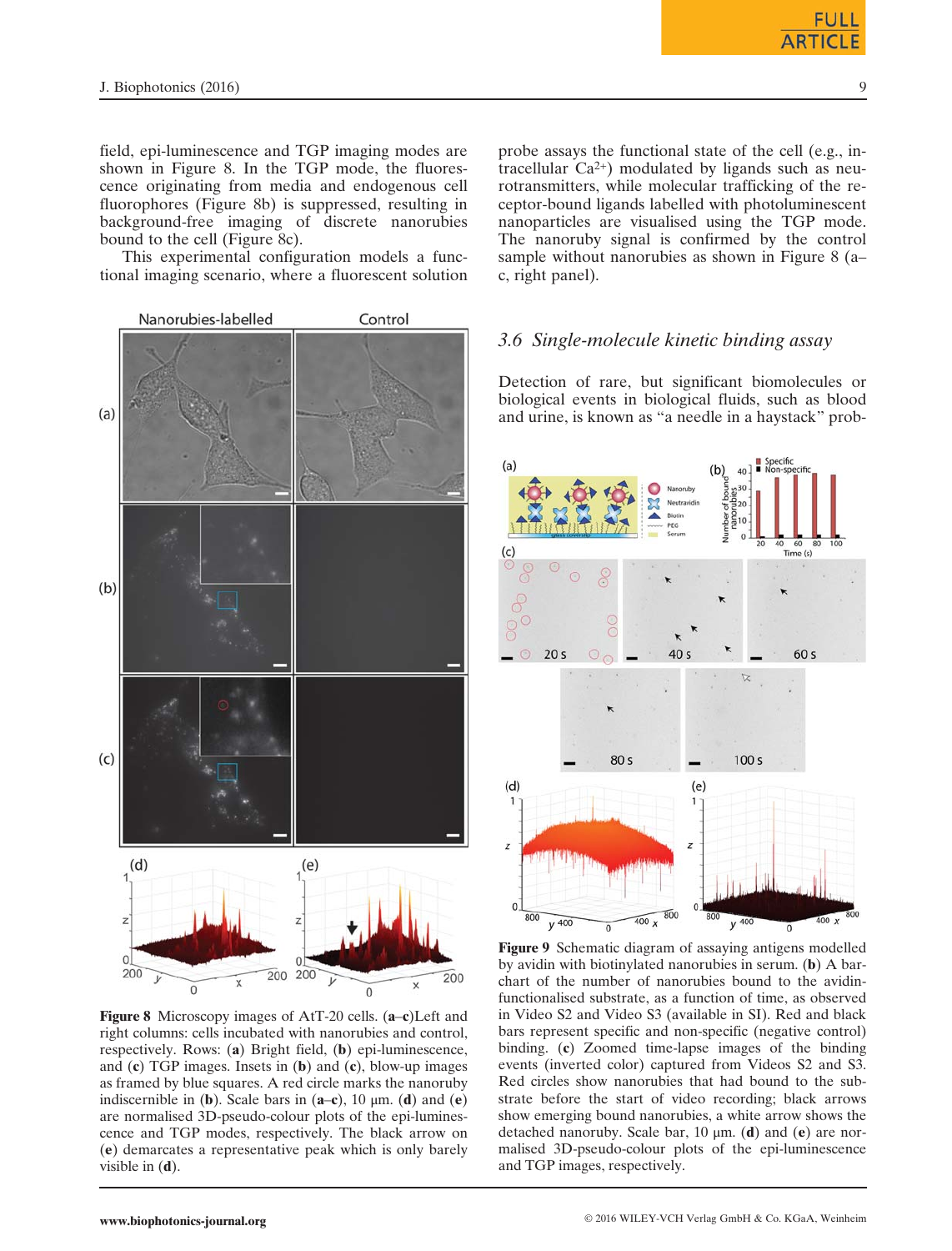lem, exacerbated by autofluorescence from endogenous flavins, nicotinamide adenine dinucleotides and porphyrins. Several assay formats and probes have been developed to detect clinically relevant proteins, nucelotides and other molecules (such as glucose) in biological fluids [42–44]. Here, we demonstrate our TGP method capability for a singlemolecule kinetic assay, which is in our case modelled as an avidin-biotin pair in a biological fluid. We made use of nanorubies to label antigens modelled by avidin.

The binding of single biotinylated nanorubies to avidin in fetal bovine serum (serum) is schematised in Figure 9a. The binding was monitored over time and presented in Figure 9c, where black arrows mark newly bound nanorubies, while a white arrow shows the detachment of a weakly bound, presumably, adsorbed nanoruby from the coverslip. Video S2 (available in Supplementary Information file) shows the real time imaging of nanoruby kinetic binding, while Video S3 (see SI) shows the corresponding negative control assay, where few binding events registered.

The number of nanorubies bound to the immobilised avidin during the time series is presented in a bar chart in Figure 9b. Figure 9d and e, respectively, show epi-luminescence and TGP images of the specifically bound nanoruby distribution at the assay completion. In contrast with the epi-luminescent video microscopy, nanorubies were visualised clearly in the time-gated mode, thus showing the cutting-edge merit of the reported method. This demonstrates the feasibility of the method for assaying of molecular markers such as inflammatory markers or for bed-side monitoring of analytes in a clinical setting.

#### 4. Conclusion

We demonstrate a time-gated photoluminescence microscopy system that enables fast and ultrahighsensitivity imaging of long-lifetime photoluminescent probes in optically crowded environments for extended periods of time. Time-gated imaging of nanoruby photoluminescence enabled its separation from short-lived laser scatter, autofluorescence of biological matter and organic fluorescent probes. By using time-gated imaging mode, we have been able to demonstrate the detection of single nanorubies dispersed on a coverslip, even when they were submerged in a solution of organic fluorescent dye, or bound to cells submerged in a fluorescent culture medium. The rapid imaging capability of the system enabled live monitoring of single particle binding events in autofluorescent biological fluids.

The presented results demonstrate the potential of nanorubies as molecular probes or labels for a range of applications in the life sciences, such as real-time assaying of analytes in biological fluids. These developments will offer new opportunities for visualising intracellular molecular trafficking and detecting rare biomolecular events in an optically crowded background of cells and tissues.

## Supporting Information

Additional supporting information may be found in the online version of this article at the publisher's website.

Acknowledgements We acknowledge support of the Federal targeted program of the Russian Federation, Grant number RFMEFI57814X0030. The authors thank Mr. Russell Field, Dept. of Environmental Sciences, Macquarie University for his assistance with DLS Mastersizer 2000 equipment.

Author biographies Please see Supporting Information online.

#### **References**

- [1] J. W. Lichtman and J.-A. Conchello, Nat. Methods 2, 910–919 (2005).
- [2] M. P. Backlund, M. D. Lew, A. S. Backer, S. J. Sahl, and W. Moerner, ChemPhysChem 15, 587–599 (2014).
- [3] J. R. Lakowicz, Principles of Fluorescence Spectroscopy, 3rd edition ed. (Springer, New York), (2006).
- [4] M. J. Ruedas-Rama, J. D. Walters, A. Orte, and E. A. Hall, Anal. Chim. Acta 751, 1–23 (2012).
- [5] V. K. A. Sreenivasan, A. V. Zvyagin, and E. M. Goldys, J Phys Condens Matter 25, 194101 (2013).
- [6] P. Sharma, S. Brown, G. Walter, S. Santra, and B. Moudgil, Adv Colloid Interface Sci 123–126, 471–485 (2006).
- [7] W. E. Moerner, Proc. Natl. Acad. Sci. U.S.A. 104, 12596–12602 (2007).
- [8] W. Kong, R. Liu, H. Li, J. Liu, H. Huang, Y. Liu, and Z. Kang, J. Mater. Chem. B 2, 5077–5082 (2014).
- [9] L. Zhang and E. Wang, Nano Today 9, 132–157 (2014).
- [10] P. Zhang, X. X. Yang, Y. Wang, N. W. Zhao, and C. Z. Huang, Nanoscale 6, 2261–2269 (2014).
- [11] S. W. Wu, G. Han, D. J. Milliron, S. Aloni, V. Altoe, D. V. Talapin, B. E. Cohen, and P. J. Schuck, Proc. Natl. Acad. Sci. U.S.A. 106, 10917–10921 (2009).
- [12] A. M. Edmonds, M. A. Sobhan, V. K. A. Sreenivasan, E. A. Grebenik, J. R. Rabeau, E. M. Goldys, and A. V. Zvyagin, Part Part Syst Charact 30, 506–513 (2013).
- [13] K. Y. Han, K. I. Willig, E. Rittweger, F. Jelezko, C. Eggeling, and S. W. Hell, Nano Lett. 9, 3323–3329 (2009).